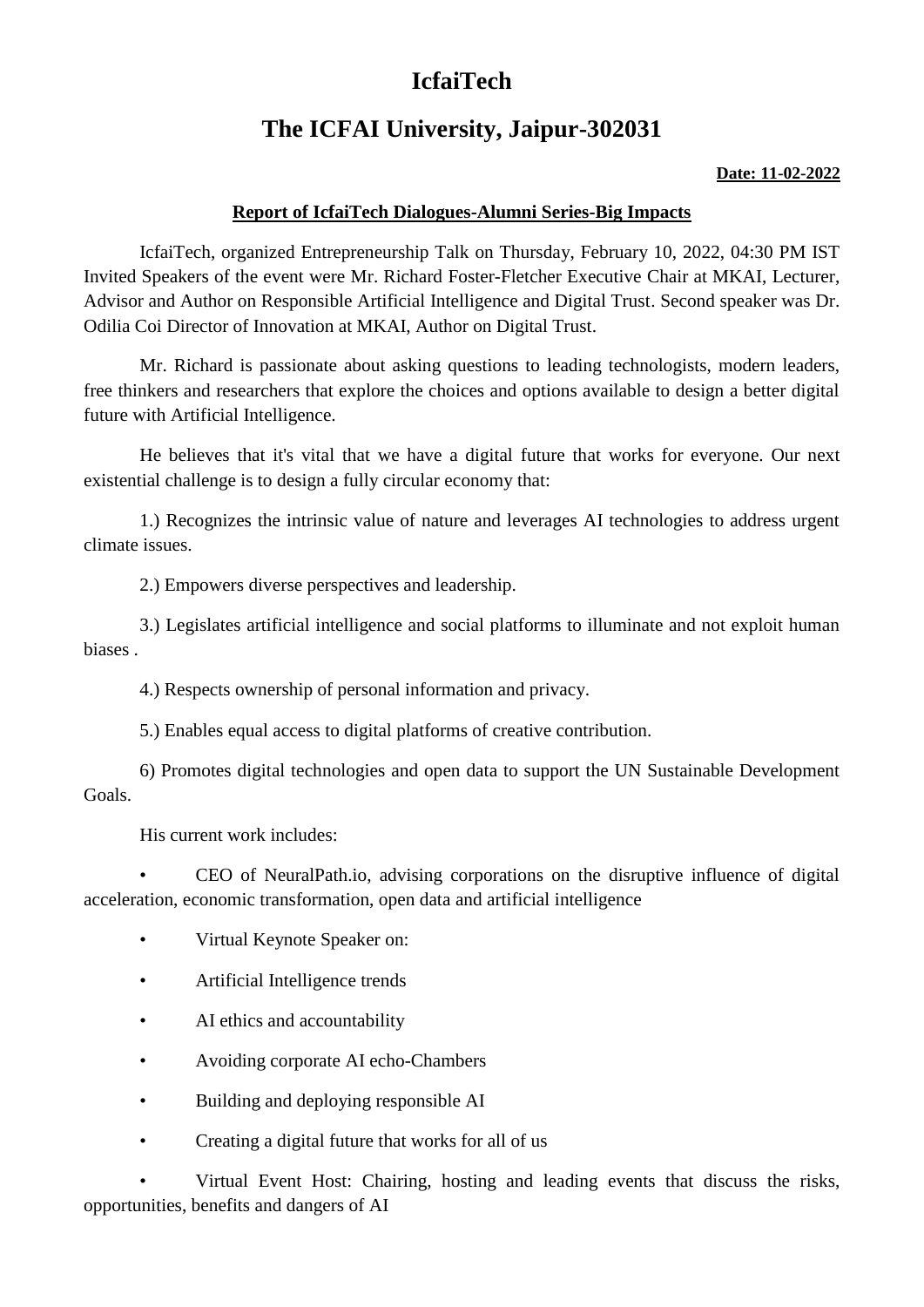• Host of the podcast Boundless: Designing our Digital Future (www.boundlesspodcast.co.uk)

• Host of the MKAI AI Inclusive and Innovation Forums (www.mkai.org)

Prof. Dr. H.P. Singh VSM, President ICFAI University and Dr. Shweta Jain Dean IBS was presented in the event. Dr. A.K. Saini Associate Dean IcfaiTech welcomed the guest of the event with his best wishes to the participants.

More than 100 participants from The ICFAI University joined the event. The moderators of the event were Dr. Surbhi Jain and Dr. Manindra Trihotri. Students asked the questions related with the present scenario of the industries for carrier in AI. The questions were beautifully answered by the speakers.

The event ended successfully on 05:50 PM. Vote of thanks was given Dr. Surbhi Jain at the end of the talk.

### **Meeting link:**

Join link: https://icfai.webex.com/icfai/j.php?MTID=m035b73fb88bfc574af0679663aa27fe2

Webinar number: 2641 728 6404

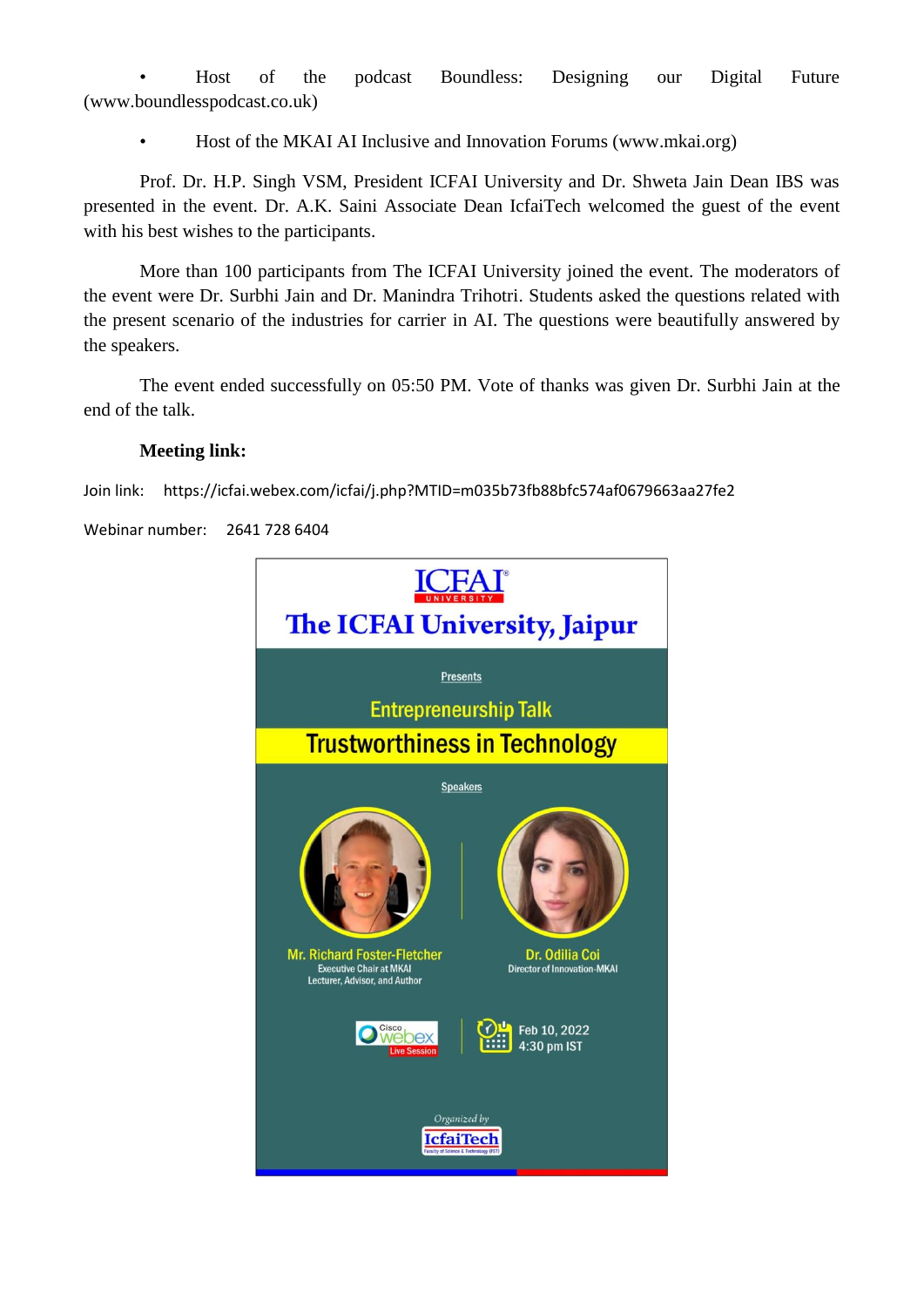







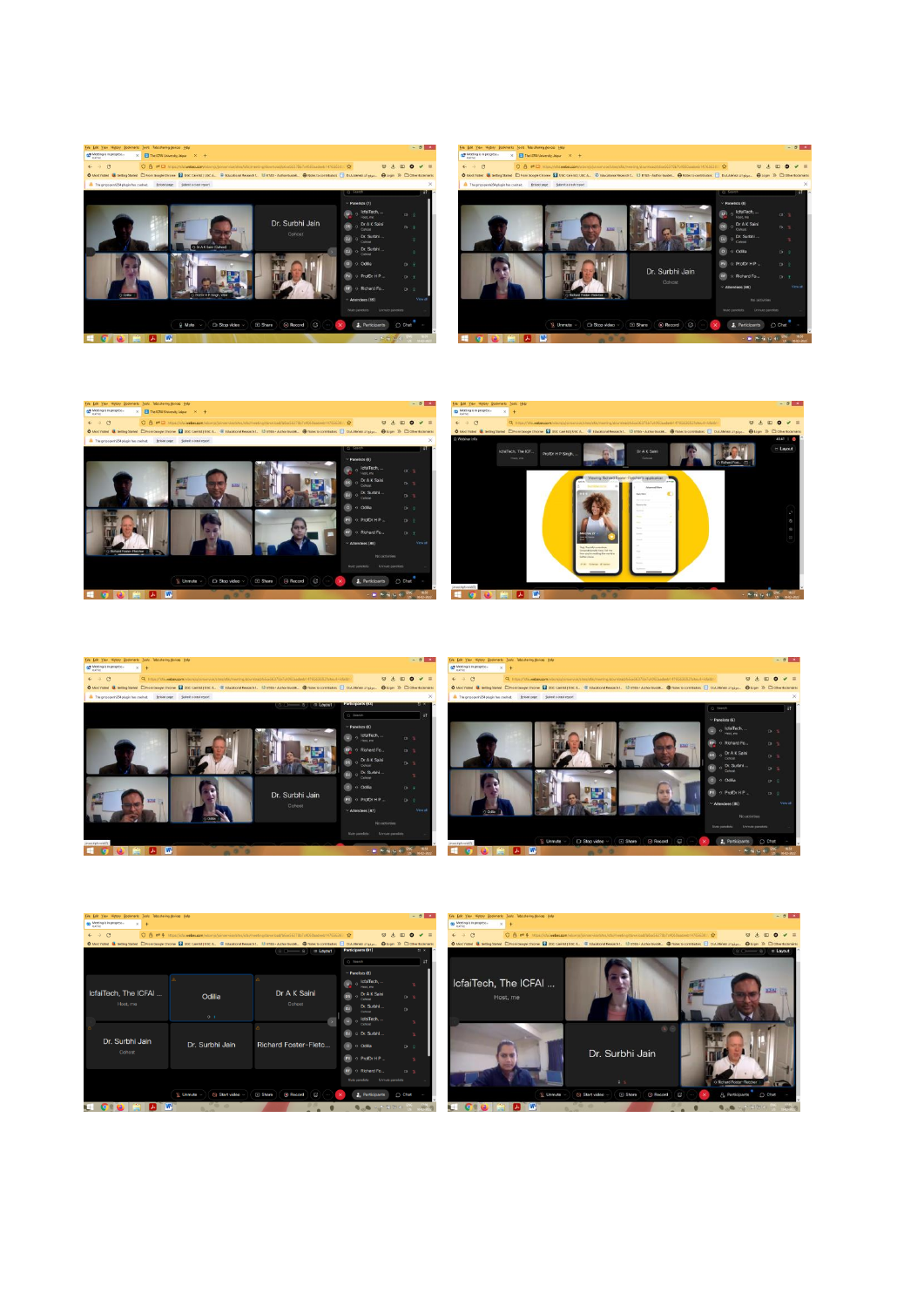